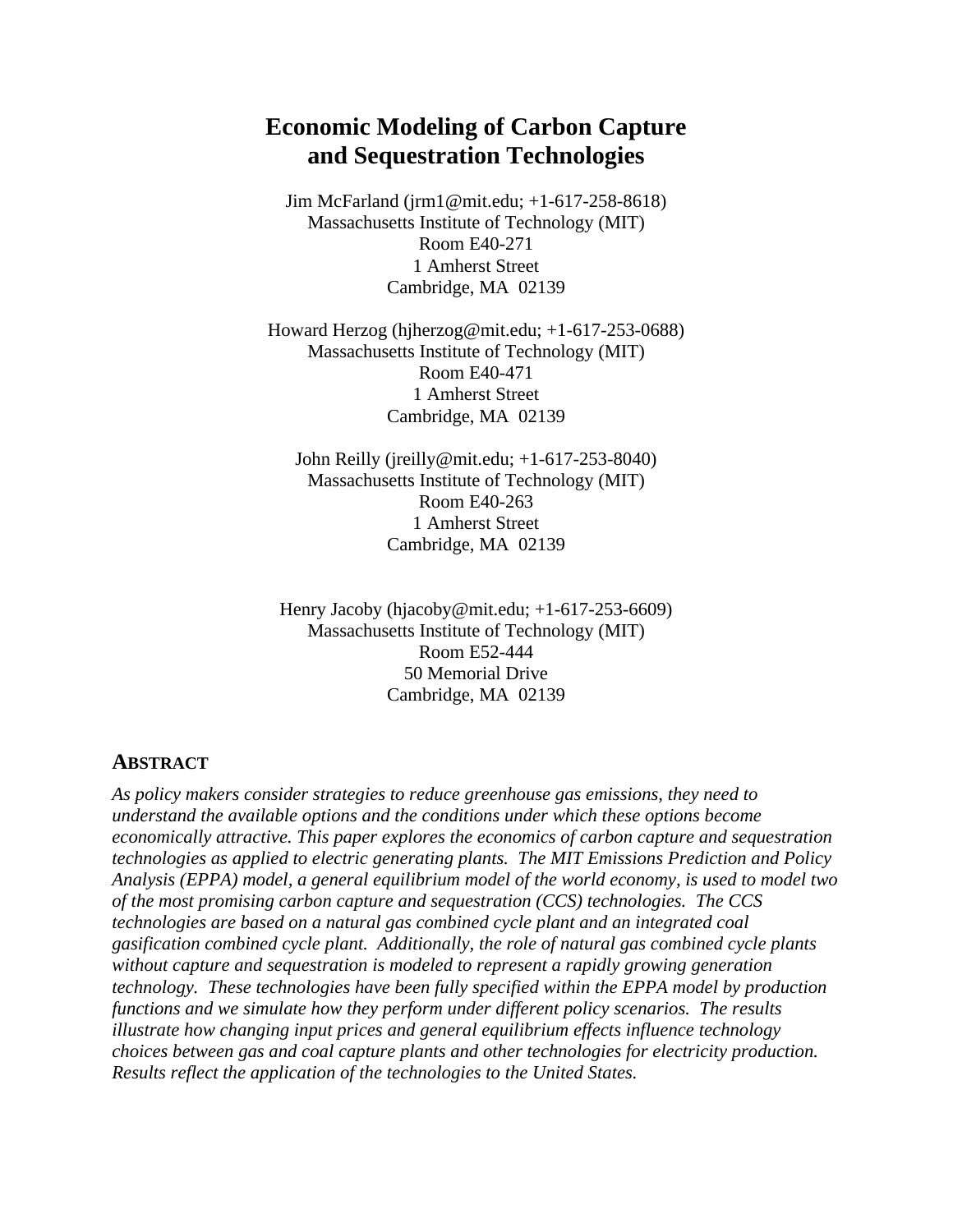### **BACKGROUND AND MOTIVATION**

Heightened concerns about global climate change have aroused interest in carbon capture and sequestration technologies as a means of decreasing the growth rate of atmospheric carbon dioxide concentrations. Projects are already underway to research and implement such technologies in countries like the United States, Japan, Norway, and Great Britain. In the United States, the Department of Energy (DOE) is investigating the economic, technological, and social issues of carbon capture and sequestration technologies. In 1997, the President's Committee of Advisors on Science and Technology recommended increasing the DOE's R&D for carbon sequestration. Past research has focused on identifying research needs (for example, Herzog *et a*l., 1993) and assessing technical feasibility and engineering cost data (for example, David and Herzog, 2000). More recently, economic modelers have sought to integrate knowledge about the economics of carbon capture and sequestration technologies into economic models (for example, Eckaus *et al*., 1996; Kim and Edmonds, 2000; and Dooley, *et al*., 1999).

This paper summarizes our analysis of two carbon capture and sequestration power generation technologies as well as a generation technology without carbon capture and sequestration facilities. David and Herzog (2000) identified natural gas combined cycle generation with capture via amine scrubbing of the flue gas and integrated coal gasification combined cycle generation with pre-combustion capture of the carbon dioxide  $(CO<sub>2</sub>)$  as two of the most promising technological options. The term *carbon capture and sequestration* (CCS) as used herein refers only to these two fossil power technologies and the subsequent capture and sequestration of the  $CO<sub>2</sub>$ . A myriad of other sources and capture processes are often considered under the umbrella of carbon capture and sequestration technologies, but these options are not evaluated here. A third technology, natural gas combined cycle without sequestration, is modeled to represent new conventional generating technologies. This paper gives a brief overview of the method of analysis and the results obtained.

### **METHOD OF ANALYSIS**

#### *The MIT EPPA Model*

 $\overline{a}$ 

This analysis utilizes the MIT Emissions Prediction and Policy Analysis (EPPA) model (Babiker *et al.,* 2001). The EPPA model is a recursive dynamic multi-regional general equilibrium model of the world economy developed for the analysis of climate change policy. The current version of the model is built on a comprehensive energy-economy data set  $(GTAP-E<sup>1</sup>)$  that accommodates a consistent representation of energy markets in physical units as well as detailed accounts of regional production and bilateral trade flows. The base year for the model is 1995, and it is solved recursively at 5-year intervals. EPPA consists of twelve regions, which are linked by international trade; nine production sectors; and a representative consumer for each region (see Table 1). This analysis focuses on the USA region and the electricity sector.

<sup>&</sup>lt;sup>1</sup> This database is provided by the Global Trade Analysis Project (GTAP) along with release four of their economy-trade database. For further information on GTAP see Hertel (1997).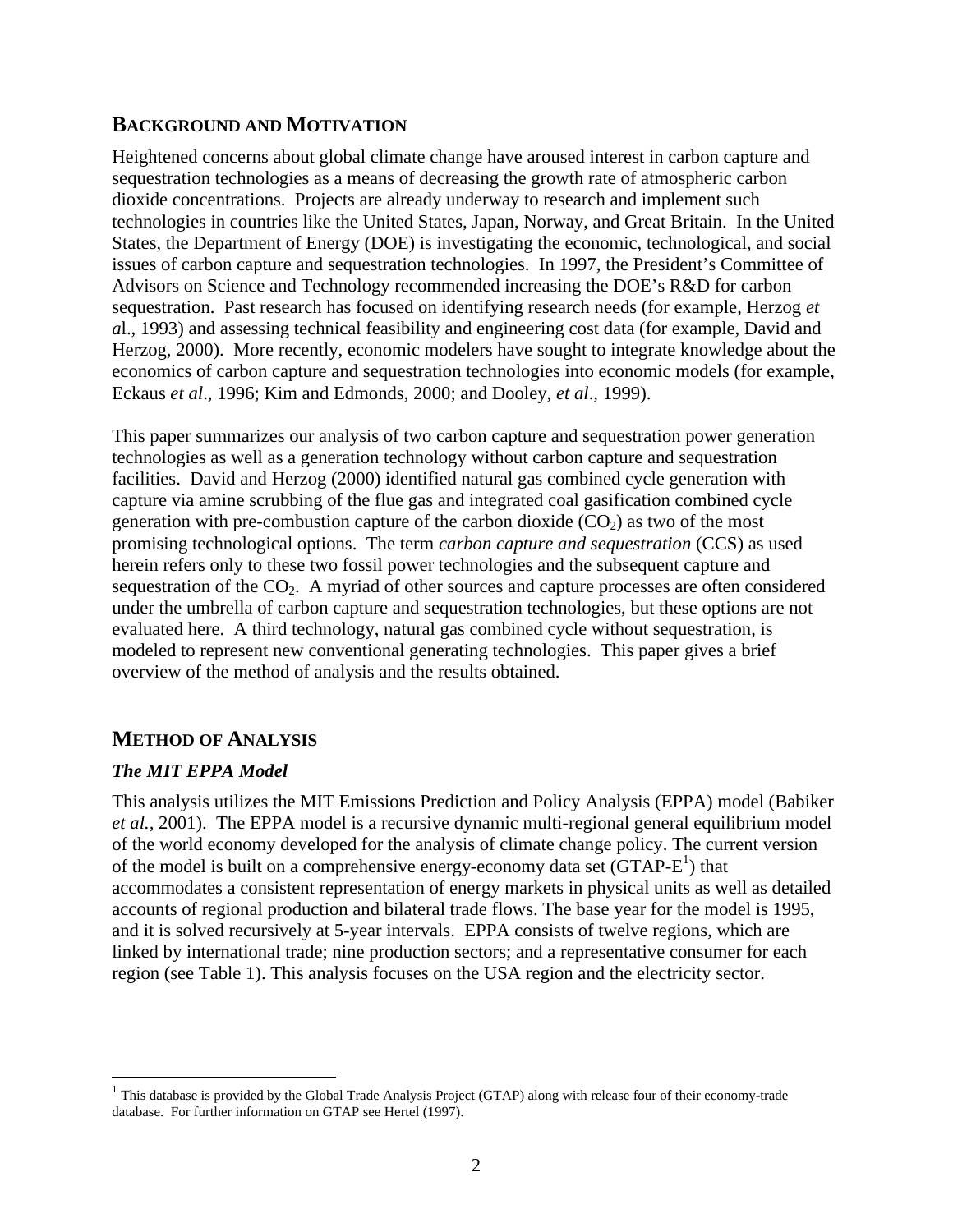*Table 1:EPPA Regions and Sectors*

| <b>Regions</b> | Annex B (United States, Japan, European Community, Other OECD,<br>Eastern European Associates, Former Soviet Union) and  |
|----------------|--------------------------------------------------------------------------------------------------------------------------|
|                | Non-Annex B (Brazil, China, India, Energy Exporting Countries,<br>Dynamic Asian Economies, and Rest of World).           |
| <b>Sectors</b> | Coal, Oil, Refined Oil, Gas, Electricity, Energy Intensive<br>Industries, Agriculture, Investment, and Other Industries. |

Constant elasticity of substitution functions are used to describe production and consumption within each region and sector. In each time interval the model solves these functions for a set of prices that clears supply and demand across regions and sectors. The functions mathematically describe how the factors of production can be combined to produce output and how consumers trade-off among goods to maximize utility. Technologies are represented by production functions that use inputs in different combinations to produce their respective goods. In the EPPA electricity sector, all fossil fuel and hydro electricity production technologies are represented by an aggregate conventional electricity production function. Specific technologies like coal power or hydroelectric are not explicitly represented. Instead, these technologies are represented by conventional electricity's ability to switch among inputs of capital, labor and fuels. Electricity production from nuclear and solar is explicitly represented as separate production technologies.

#### *Implementation of Carbon Capture and Sequestration Technologies*

For this analysis, separate production functions were added to the EPPA model for 1) gas power generation with capture 2) coal power generation with capture, and 3) gas power generation without capture. The additional gas power generation without capture technology represents combined cycle gas generation that was not widespread at the time of preparation of the 1995 base year data. It has different cost and fuel requirements than conventional gas-fired power plants. The electricity produced by each generation technology (conventional, nuclear, solar, gas reference, gas with capture and coal with capture) is assumed to be a homogenous good.

The costs of the CCS technologies are specified by the sum of the factor shares in the base year, 1995. The potential for technological advance is considered by lowering the base year costs. The costs in the model are based on the engineering cost analysis performed by David and Herzog (2000) for two cases: costs for today's technology and small technical improvements possible by 2012. Equation 1 describes the delivered price (TC) in mills/kWh of power generation technologies, as implemented in the base year of the model.

$$
TC = TC^* + \mathbf{k} \times P_C \tag{1}
$$

It is made up of the total costs net of emissions,  $TC^*$ , plus any emissions cost,  $\kappa \times P_C$ , where  $P_C$ is the price of carbon in  $\frac{f}{f}$  C (dollars per metric ton of carbon) and  $\kappa$  is the emissions constant of the generation technology in kg C/kWh.  $TC^*$  is the sum of 1) the busbar costs of producing electricity, 2) the cost for transmission and distribution (assumed to be 20 mills/kWh), and 3) the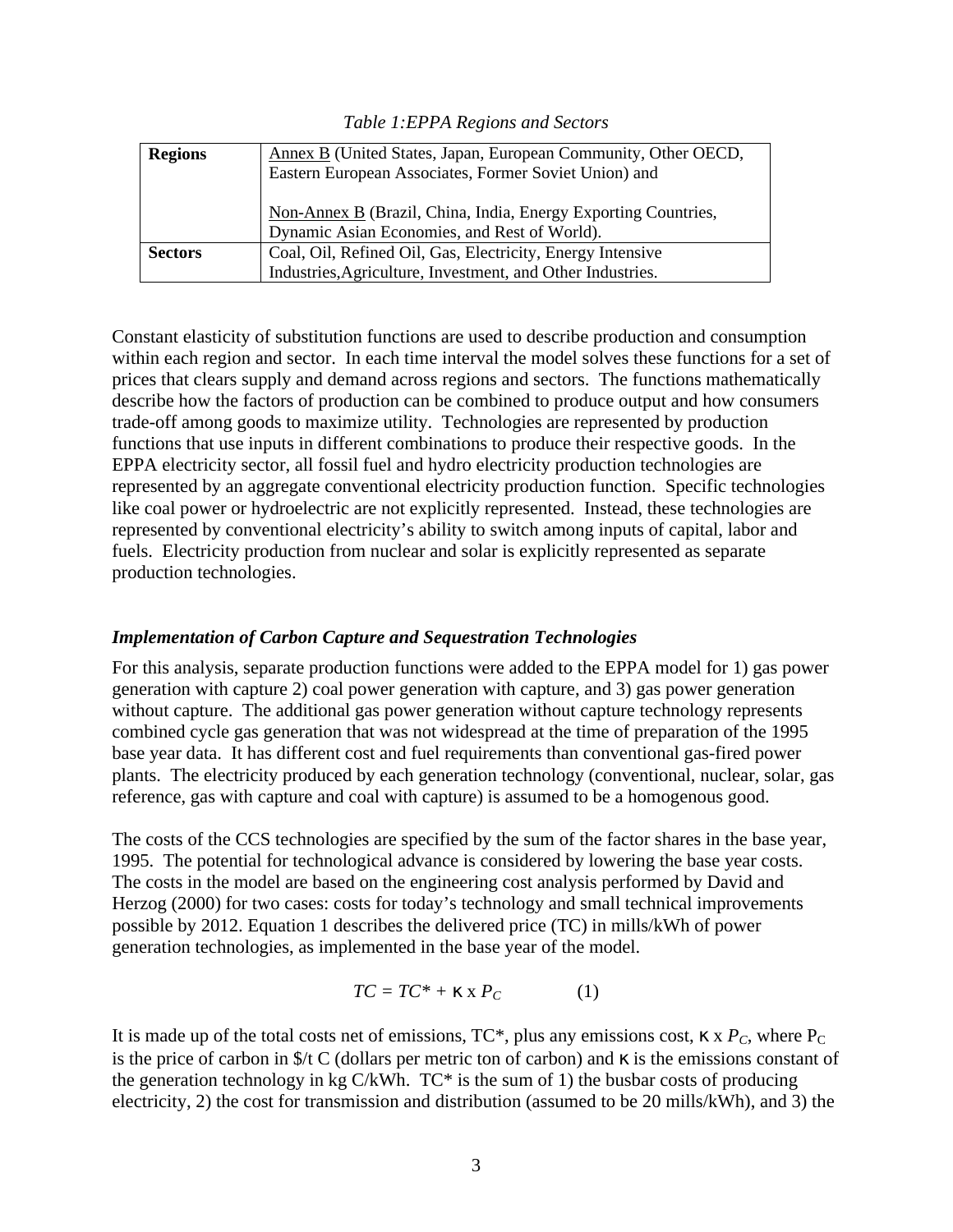costs of sequestering (i.e., transport and storage, assumed to be \$37/t C) for capture and sequestration plants. Table 2 describes these parameters for the capture technologies and the reference gas plant without capture technology. In addition, the carbon price at which the capture technology and the reference gas technology would have the same total cost in the base year is also presented.

|                      | TC*<br>Today's<br><b>Technology</b> | TC*<br><b>Small Technical</b><br><i>Improvements</i> | k          | Equalizing $PCO2$<br>with Reference Gas |                                     |  |
|----------------------|-------------------------------------|------------------------------------------------------|------------|-----------------------------------------|-------------------------------------|--|
|                      | (mills/kWh)                         | (mills/kWh)                                          | (kg C/kWh) | $(\frac{f}{c})$                         |                                     |  |
| <b>Reference Gas</b> | 52.0                                | 51.0                                                 | 0.101      | Today's<br><b>Technology</b>            | <b>Small</b><br><b>Improvements</b> |  |
| <b>Gas Capture</b>   | 76.6                                | 68.6                                                 | 0.011      | 273                                     | 196                                 |  |
| <b>Coal Capture</b>  | 87.1                                | 79.1                                                 | 0.025      | 460                                     | 368                                 |  |

*Table 2. Costs of the CCS technologies*

#### *Capabilities*

The partial equilibrium cost comparisons in Table 2, while valid for considering a single plant for a set of reference prices, are not valid for considering the economy-wide potential for CCS technologies. When a carbon constraint is implemented, the prices of production inputs such as fuels and electricity change. The EPPA model allows us to evaluate the economic competitiveness of the CCS technologies with price changes in the general economy. Conversely, changes in prices, production activity, and general welfare due to CCS technology introduction can be investigated. The introduction of a competitive conventional technology such as gas without capture yields similar information.

#### *Limitations*

The representation of the electricity sector and the carbon sequestration technologies in the EPPA model has some limitations. First, the conventional electricity sector is represented by an aggregation of fossil fuel plants (coal, oil, and natural gas) and hydropower. Coal comprises 52% of the output in the base year. Since, EPPA does not explicitly represent each power plant, it cannot represent the cost of retrofitting particular plants. Instead, the CCS technologies are modeled as new plant constructions. In reality, the distinction between a new plant and a retrofit is blurred. Extensive modifications to plants and structures at a particular site are not uncommon in the economy and could have advantages over trying to site a completely new plant. Given the resolution within EPPA and the extent to which it affects the main results of concern, the distinction between a retrofit and a new plant primarily involves the difference in cost. The cost of CCS retrofitting compared to the cost of new plants is a subject of current study.

A second limitation within EPPA is that while the capital for technologies represented by aggregate production functions is vintaged, the capital used in modeling the CCS technologies is assumed to be perfectly malleable. Malleable capital can be allocated from CCS technologies in one period to other uses in another sector (agriculture, other industries, etc.) in the next period.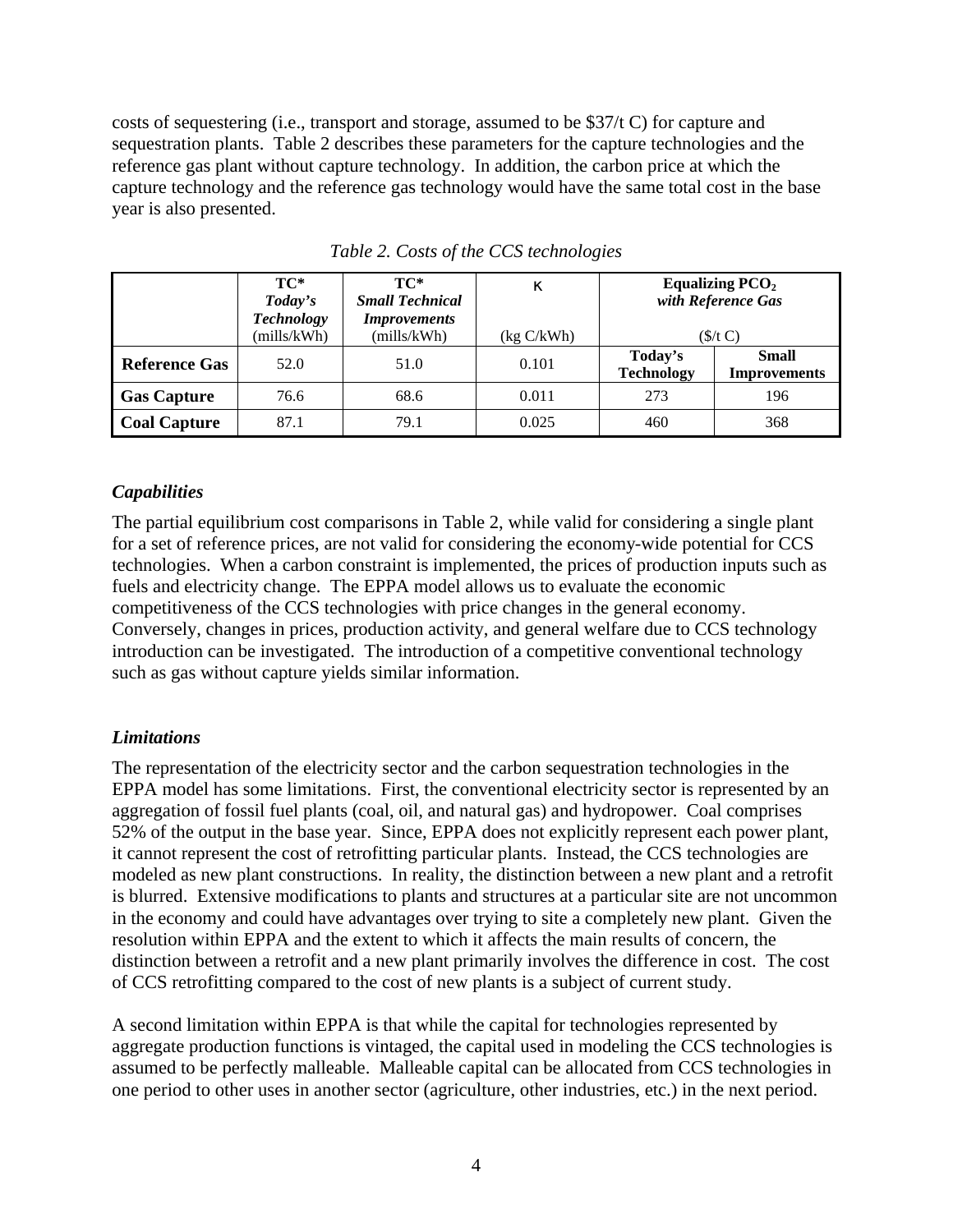In reality, capital invested in capture power plants and sequestration would not be readily switched to other sectors. This feature has little effect on the analysis of CCS technologies so long as the capital stock in the sector is growing over time. However, it permits capital invested in a CCS technology to be diminished and reallocated if the technology is no longer competitive. This effect is apparent in a rapid decline in CCS capacity when CCS technology becomes uncompetitive. Capital malleability of CCS technologies is the subject of on-going research and model development.

#### **SCENARIOS AND RESULTS**

The adoption of CCS technologies in the United States is analyzed under policy scenarios based on the Kyoto Protocol. The model results are compared to the reference scenario and to the Kyoto scenario without CCS technologies. Several variations of the scenario are analyzed to study conditions under which CCS technologies could be competitive (see Table 3). These variations include the tradability of carbon permits and future technical improvements.

| <b>Scenario</b>  | <b>Description</b>                                                                                                                                        |
|------------------|-----------------------------------------------------------------------------------------------------------------------------------------------------------|
| Reference        | No carbon constraints in any regions.                                                                                                                     |
| Kyoto            | All Annex B countries reduce to Kyoto constraints in 2010 and remain at these<br>levels through 2100. Non-Annex B countries have no emission constraints. |
| <b>Variation</b> |                                                                                                                                                           |
| Trading          | Carbon permit trading is implemented among Annex B regions.                                                                                               |
| <b>STI</b>       | Small, cost-saving, technical improvements may be available by 2012.                                                                                      |

| Table 3: Policy Scenario Definition and Variations |  |  |
|----------------------------------------------------|--|--|
|                                                    |  |  |

Under the Kyoto no-trading scenario, carbon prices reach \$270/t C in 2010, the first year Kyoto constrains carbon emissions (see Figure 1). A partial equilibrium calculation indicates that gas capture technology becomes economically attractive at a carbon price of \$273/t C at 1995 prices. However, we assume the earliest date CCS technologies could be made available is not until 2020 at which time carbon prices are \$330/t C. As Figure 1 illustrates, by 2100 the CCS technologies reduce carbon prices by 30% under Kyoto no-trading. CCS technologies have a less dramatic effect under trading scenarios since carbon prices grow slower.In all scenarios, other effects to the economy include a slightly greater rate of GNP expansion, an increase in welfare in the United States between 0.3% and 0.5% in 2100, and expanded output from other sectors of the economy.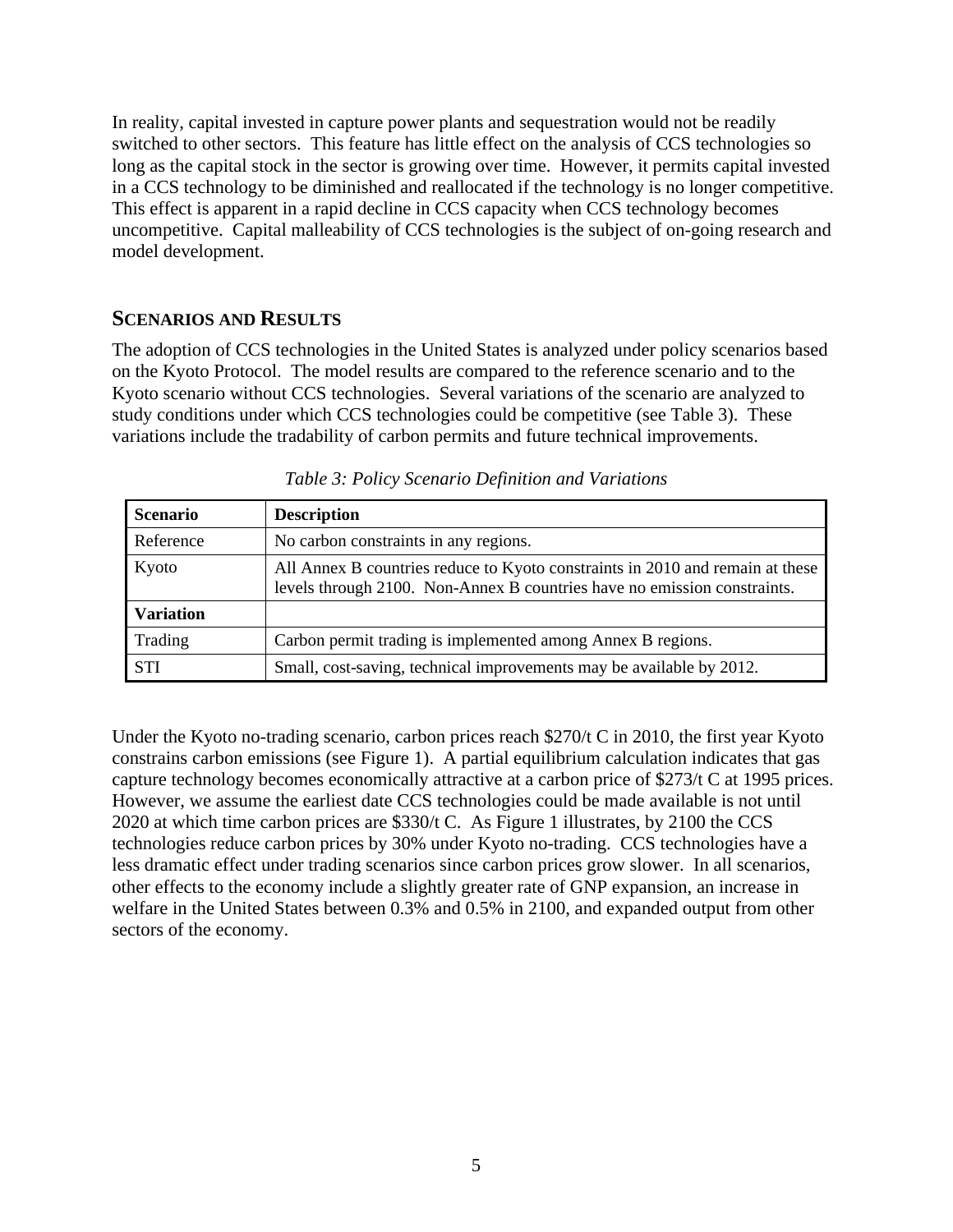

*Figure 1: Carbon Prices in USA Under Kyoto Scenarios*

The dynamics of market penetration show increasing share growth in natural gas combined cycle without capture from 2000 through 2015 under all scenarios including reference (see Figure 2). Gas generation offers cheaper, less carbon intensive production than the coal-dominated conventional electric sector.



*Figure 2: Share of Electricity Generation by Source in USA Under Kyoto No-Trading Today's Technology (TOD)*

Under the Kyoto no-trading case, the gas capture technology enters the market in 2020, reaching a maximum share of 9% by 2025 (see Figure 2). Rising natural gas prices for gas-fired generation, both with and without capture, makes gas-fired generation exit the market by 2030. The capital malleability assumption permits a relatively rapid exit of these technologies. This decline in production of electricity from the gas generation technology requires further investigation. Under the fuel prices we project, gas generation with and without capture is economically competitive for a only short period of time. Even with modifications to capital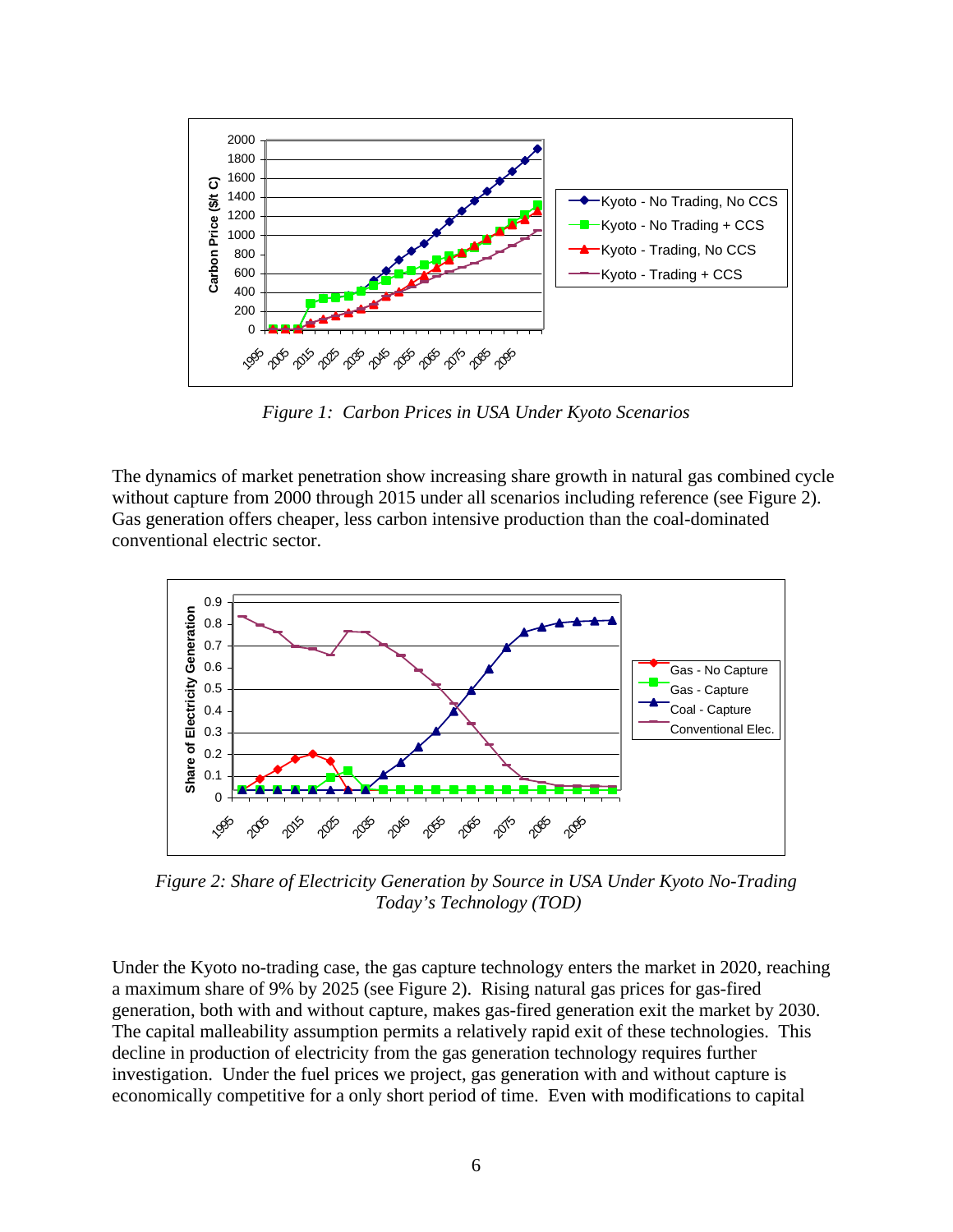malleability and retrofitting, escalating natural gas prices are likely to force gas with capture out of market between 2030 and 2035.

Coal capture technology enters the market in the Kyoto no-trading case in 2035 at a carbon price of \$458/t C. This price is equivalent to the base year partial equilibrium price. We model entry as limited by a scarce, technology-specific fixed factor that endogenously grows as a function of actual production in the previous period. This feature represents recognized limits to rapid expansion of a new industry. Coal capture gains share at an average rate of 1.5% per year from an initial share of 7% to 75% in 2080. Share growth then slows to 0.15% per year as the technology competes with carbon-free technologies such as nuclear and solar. Nuclear and solar comprise the remaining 20% of electricity production.

In other scenarios the CCS technologies enter in different time periods and attain different market shares. In Kyoto with trading, gas with capture does not become economically viable. Lower carbon prices extend the viable life of the gas without capture technology while delaying the entry of coal capture technology until 2045. However under both scenarios, coal capture enters ten to fifteen years earlier with small technical improvements. Regardless of entry time, coal capture technology achieves roughly 80% market share due to relatively low fuel prices. Table 4 summarizes the timing of market entry and the maximum market shares attained for the CCS technologies in the trading and no-trading scenarios. The effects of implementing small technical improvements to the CCS technologies are also considered.

|            | <b>Today's Technology</b> |              |                     |              | <b>Small Technical Improvements</b> |              |                     |              |
|------------|---------------------------|--------------|---------------------|--------------|-------------------------------------|--------------|---------------------|--------------|
|            | <b>Gas Capture</b>        |              | <b>Coal Capture</b> |              | <b>Gas Capture</b>                  |              | <b>Coal Capture</b> |              |
|            | Time of                   | Max          | Time of             | Max          | Time of                             | Max          | Time of             | Max          |
|            | Entry                     | <b>Share</b> | Entry               | <b>Share</b> | Entry                               | <b>Share</b> | Entry               | <b>Share</b> |
| No-trading | 2020                      | 9%           | 2035                | 78%          | 2020                                | 12%          | 2020                | 80%          |
| Trading    | Ξ.                        | 0%           | 2045                | 80%          | -                                   | 0%           | 2035                | 81%          |

*Table 4: Scenario Results for Different levels of Technical Improvements Through 2100*

Qualitatively these results are similar to earlier efforts to implement carbon capture technologies in EPPA. Quantitatively the results differ. Biggs, *et al*. found that gas capture was competitive from 2050 through 2100 with the Kyoto no-trading scenario. In the current analysis gas prices are higher and as a result gas capture is competitive for only a short period. This difference is indicative of the sensitivity of results to fuel prices that, as the past few years reveal, are highly uncertain.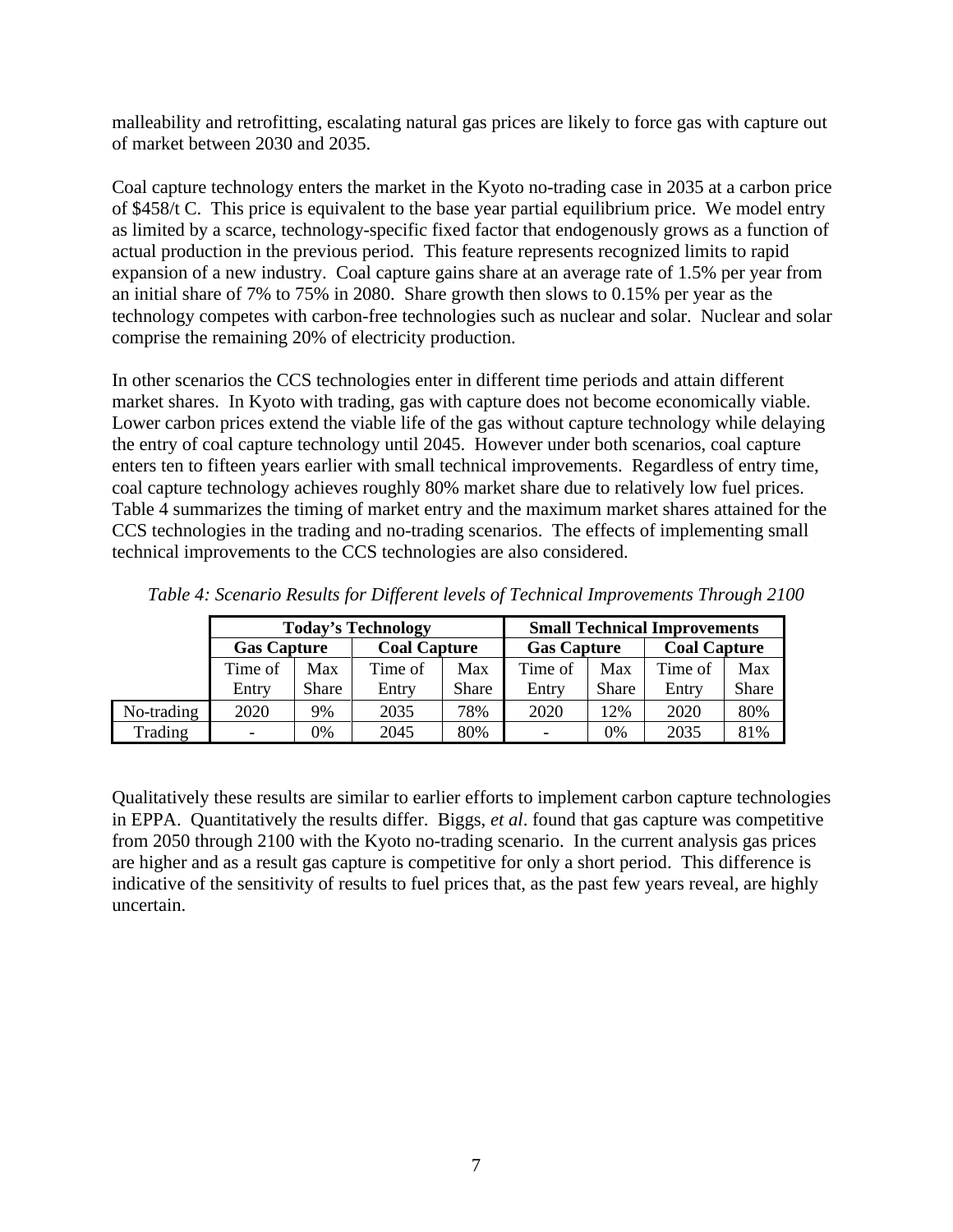### **CONCLUSIONS**

We derive some broad implications for the potential of CCS technologies in the United States from the modeling results.

- **CCS** technologies could play a substantial role in reducing carbon emissions, but would only be economically viable with policy constraints on carbon dioxide emissions.
- ß Gas technology without carbon capture would be a cost effective near-term solution for electricity as it has relatively low carbon emissions.
- **Measures lowering carbon prices, such as carbon permit trading, delay the entry of** carbon capture and sequestration technologies.
- **Benefits of using the CCS technologies are seen through increased welfare, reduced** carbon price, and an expansion of output in other sectors of the economy.
- The availability of CCS technologies in the policy scenarios leads to a smaller reduction in the demand for gas and coal than from the reference demands.
- The primary uncertainties in these projections include the potential for technological improvements in CCS technologies, fuel prices, the level of economic growth and reference emissions, the carbon dioxide emission constraints, and economic viability of other low-carbon technologies such as nuclear and solar electric power technologies, and the details of policy implementation such as permit trading.

This paper reports on a work in progress. The work has focused on implementing and evaluating CCS technologies within a general equilibrium model. Future work will improve our understanding of the present results, the effects of technological change, capital allocation, and the economics of CCS technologies in other regions.

## **BIBLIOGRAPHY**

Babiker M., J. Reilly and I. Sue Wing, "The Emissions Prediction and Policy Analysis (EPPA) Model: Update, Sensitivity, and Comparison of Results," Report, Joint Program on the Science and Policy of Global Change, MIT, Cambridge, MA (2001).

Biggs, S., H. Herzog, J. Reilly, H. Jacoby "Economic Modeling of CO<sub>2</sub> Capture and Sequestration," *presented at the Fifth International Conference on Greenhouse Gas Control Technologies*, Cairns, Australia, August 13 - August 16 (2000). Available at: http://sequestration.mit.edu/pdf/Biggs\_et\_al.pdf

Biggs S., "Sequestering Carbon from Power Plants: The Jury is Still Out," M.S. Thesis, Technology and Policy Program, MIT, Cambridge, MA (2000). Available at: http://sequestration.mit.edu/pdf/SeanBiggs.pdf